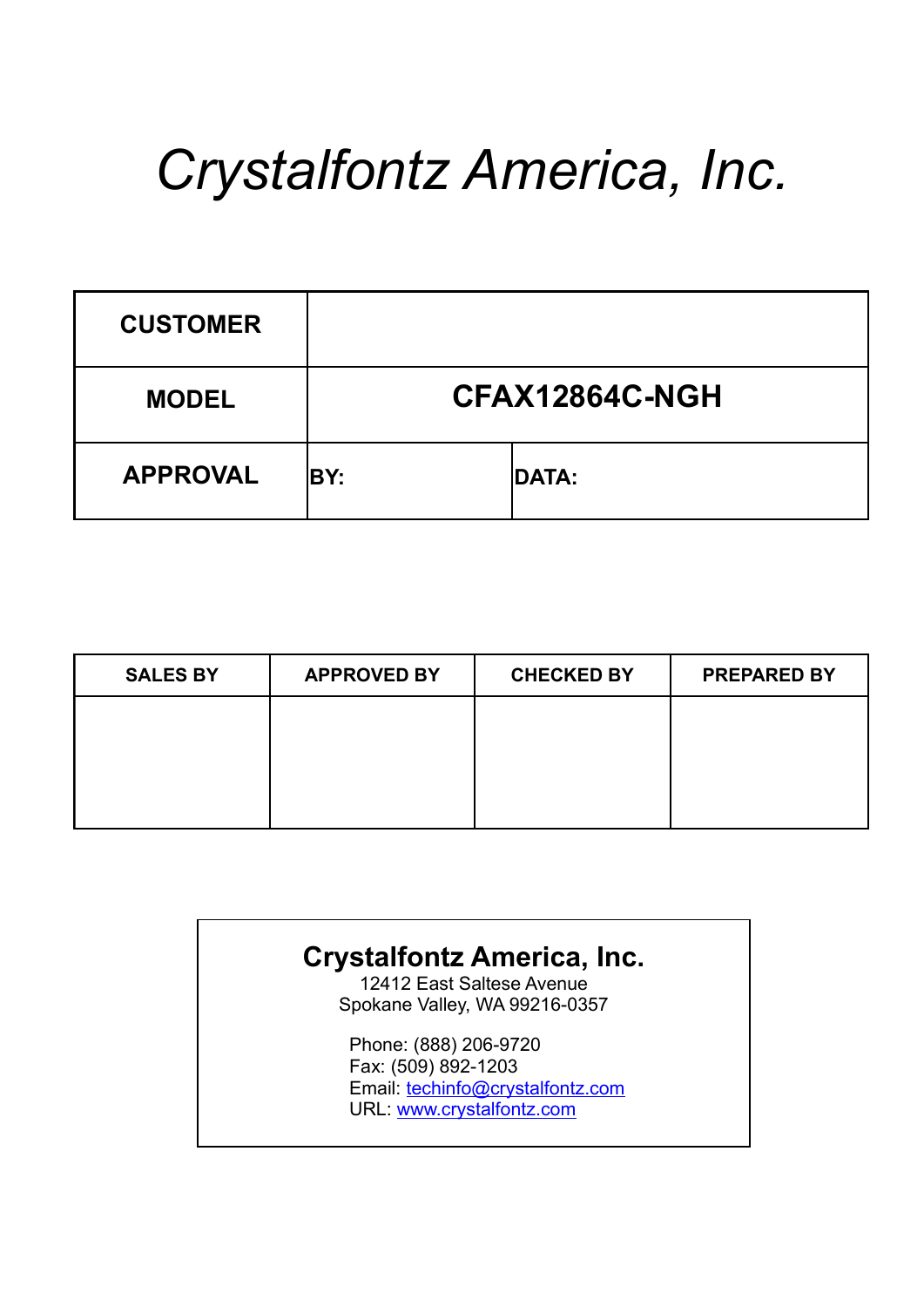# **Contents**

- 1.Module Classification Information
- 2.Precautions in use of LCD Modules
- 3.General Specification
- 4.Absolute Maximum Ratings
- 5.Electrical Characteristics
- 6.Optical Characteristics
- 7.Interface Description
- 8.Contour Drawing & Block Diagram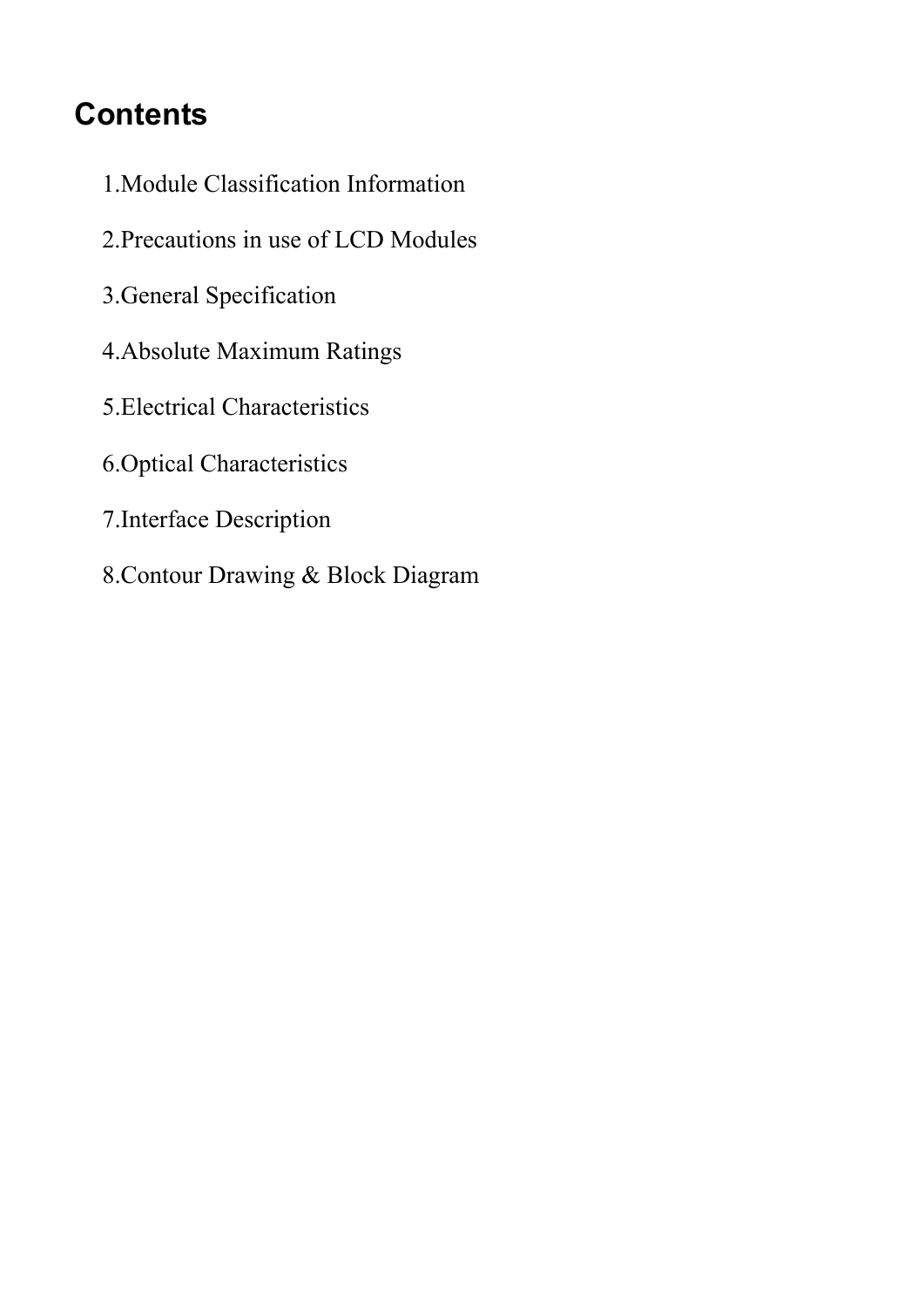## **1.Module Classification Information**

#### **CFA X 1 2 8 6 4 C**-**N G H**

 $0$   $0$   $3$   $0$   $500$ 

| $\circled{0}$  |                                      | Brand: CRYSTALFONTZ AMERICA, INCORPORATED                           |                                          |
|----------------|--------------------------------------|---------------------------------------------------------------------|------------------------------------------|
| ②              |                                      | Display Type: H→Character Type, G→Graphic Type, $X \rightarrow TAB$ |                                          |
| $\circledS$    |                                      | Display's logical dimensions: 128 pixels by 64 pixels               |                                          |
| $\circled{4}$  | Model serials no.                    |                                                                     |                                          |
|                | <b>5</b> Backlight Type:             | N→Without backlight                                                 |                                          |
|                |                                      |                                                                     |                                          |
|                |                                      | $B \rightarrow EL$ , Blue green                                     | $A \rightarrow$ LED, Amber               |
|                |                                      | $D \rightarrow EL$ , Green                                          | $R \rightarrow$ LED, Red                 |
|                |                                      | $W \rightarrow EL$ , White                                          | O→LED, Orange                            |
|                |                                      | F→CCFL, White                                                       | G→LED, Green                             |
|                |                                      | Y→LED, Yellow Green                                                 |                                          |
|                | © LCD Mode:                          | $B\rightarrow TN$ Positive, Gray                                    | $T \rightarrow FSTN$ Negative            |
|                |                                      | N→TN Negative,                                                      |                                          |
|                |                                      | G→STN Positive, Gray                                                |                                          |
|                |                                      | Y→STN Positive, Yellow Green                                        |                                          |
|                |                                      | M→STN Negative, Blue                                                |                                          |
|                |                                      | $F \rightarrow FSTN$ Positive                                       |                                          |
|                | <b><i>©</i></b> LCD Polarizer Type/  | A $\rightarrow$ Reflective, N.T, 6:00                               | $H \rightarrow$ Transflective, W.T,6:00  |
|                | Temperature range/<br>View direction | D $\rightarrow$ Reflective, N.T, 12:00                              | $K \rightarrow$ Transflective, W.T,12:00 |
|                |                                      | $G \rightarrow$ Reflective, W. T, 6:00                              | C $\rightarrow$ Transmissive, N.T,6:00   |
|                |                                      | J $\rightarrow$ Reflective, W. T, 12:00                             | $F \rightarrow$ Transmissive, N.T,12:00  |
|                |                                      | $B\rightarrow$ Transflective, N.T,6:00                              | I $\rightarrow$ Transmissive, W. T, 6:00 |
|                |                                      | $E \rightarrow$ Transflective, N.T.12:00                            | $L \rightarrow$ Transmissive, W.T,12:00  |
| $^{\circledR}$ | Special Code:                        |                                                                     |                                          |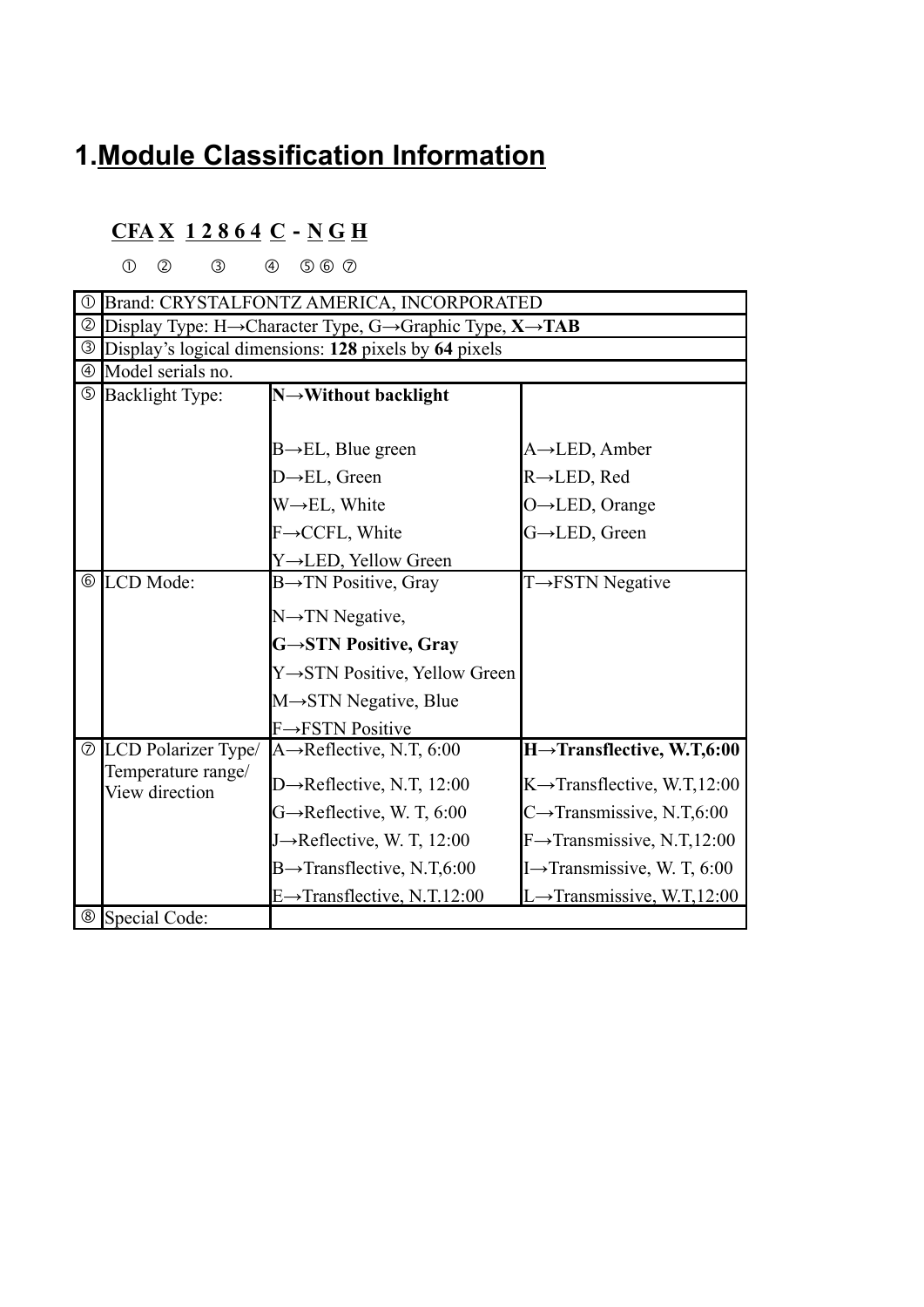#### **2.Precautions in use of LCD Modules**

- (1) Avoid applying excessive shocks to the module or making any alterations or modifications to it.
- (2) Don't make extra holes on the printed circuit board, modify its shape or change the components of LCD module.
- (3) Don't disassemble the LCM.
- (4) Don't operate it above the absolute maximum rating.
- (5) Don't drop, bend or twist LCM.
- (6) Soldering: only to the I/O terminals.
- (7) Storage: please storage in anti-static electricity container and clean environment.

| <b>Item</b>           | <b>Dimension</b>                   | <b>Unit</b> |
|-----------------------|------------------------------------|-------------|
| Number of Characters  | 128 characters x 64 Lines          |             |
| Module dimension      | 56.0 x 42.5 x 1.9(MAX)             | mm          |
| View area             | 52.0x 33.5                         | mm          |
| Active area           | 47.76x 30.29                       | mm          |
| Dot size              | $0.37 \times 0.42$                 | mm          |
| Dot pitch             | $0.35 \times 0.4$                  | mm          |
| LCD type              | STN, Positive, Transflective, Gray |             |
| Duty                  | 1/64                               |             |
| View direction        | 6 o'clock                          |             |
| <b>Backlight Type</b> | N/A                                |             |

#### **3.General Specification**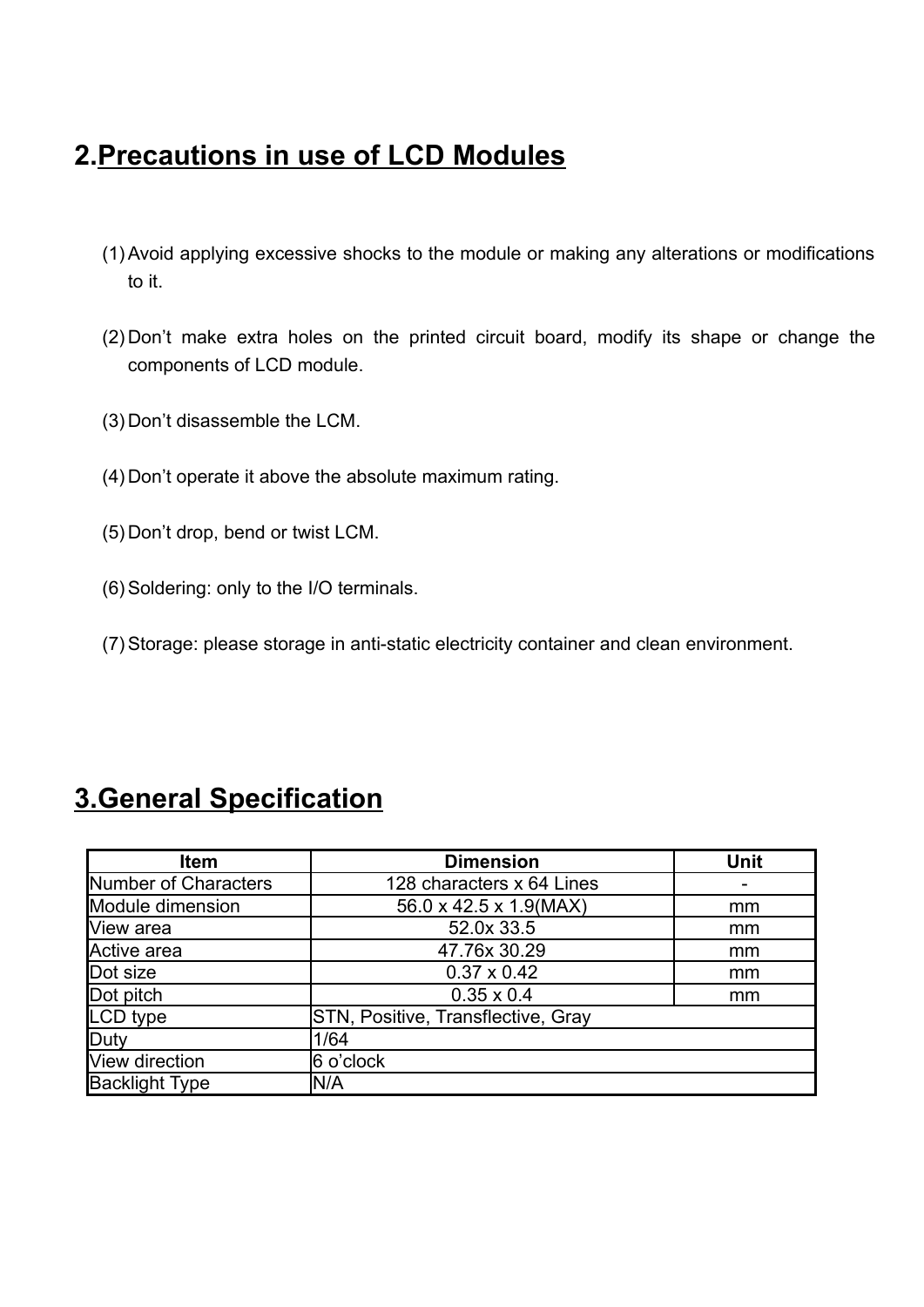#### **4.Absolute Maximum Ratings**

| <b>Item</b>                     | <b>Symbol</b>              | Min      | Тур | <b>Max</b>                 | Unit        |
|---------------------------------|----------------------------|----------|-----|----------------------------|-------------|
| <b>Operating Temperature</b>    | $\mathsf{T}_{\mathsf{OP}}$ | $-20$    |     | $+70$                      | $^{\circ}C$ |
| Storage Temperature             | ${\sf T}_{\texttt{ST}}$    | $-30$    |     | $+80$                      | $^{\circ}C$ |
| Input Voltage                   | $V_{\perp}$                | $V_{SS}$ |     | $\mathsf{V}_{\texttt{DD}}$ | V           |
| <b>Supply Voltage For Logic</b> | $V_{DD}$ - $V_{SS}$        | 2.4      |     | 5.5                        | V           |
| Supply Voltage For LCD          | $V_0 - V_{SS}$             | 4.0      |     | 15.0                       | V           |

## **5.Electrical Characteristics**

| Item                     | <b>Symbol</b>       | <b>Condition</b>    | Min                          | <b>Typ</b> | <b>Max</b>   | <b>Unit</b> |
|--------------------------|---------------------|---------------------|------------------------------|------------|--------------|-------------|
| Supply Voltage For       | $V_{DD}$ - $V_{SS}$ |                     | 2.4                          |            | 3.6          | V           |
| Logic                    |                     |                     |                              |            |              |             |
| Voltage<br>Supply<br>For | $V_{DD}$ - $V_0$    | Ta=- $20^{\circ}$ C | $\overline{\phantom{0}}$     |            | 9.2          | V           |
| <b>LCD</b>               |                     | Ta= $25^{\circ}$ C  | -                            | 8.2        |              | $\vee$      |
|                          |                     | Ta=+70 $^{\circ}$ C | 7.2                          | -          |              | V           |
| Input High Volt.         | V <sub>IH</sub>     |                     | $0.8 V_{DD}$                 |            | $V_{DD}$     | V           |
| Input Low Volt.          | $V_{IL}$            |                     | -                            |            | $0.2 V_{DD}$ | V           |
| Output High Volt.        | $V_{OH}$            |                     | $V_{DD}$ -0.4                |            |              | V           |
| Output Low Volt.         | $V_{OL}$            |                     | $\qquad \qquad \blacksquare$ |            | 0.4          | V           |
| <b>Supply Current</b>    | I <sub>DD</sub>     | $V_{DD} = 5V$       |                              | 70         |              | uA          |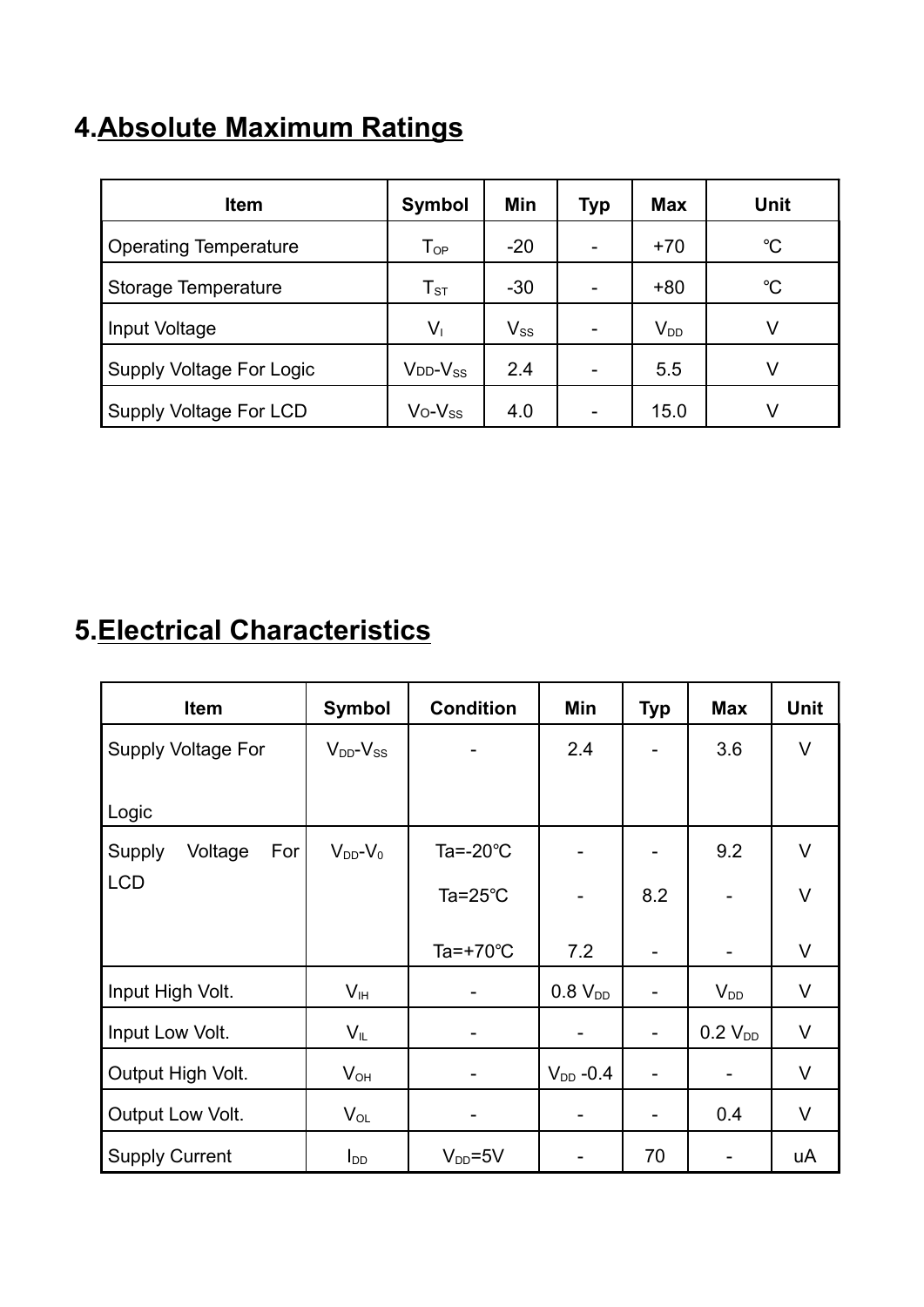# **6.Optical Characteristics**

| Item              | <b>Symbol</b> | <b>Condition</b>  | Min   | Typ                      | <b>Max</b> | <b>Unit</b> |
|-------------------|---------------|-------------------|-------|--------------------------|------------|-------------|
| <b>View Angle</b> | $(V)\theta$   | CR <sup>2</sup> 2 | 10    | $\overline{\phantom{0}}$ | 40         | deg         |
|                   | $\phi(H)$     | CR <sup>2</sup> 2 | $-30$ | $\overline{\phantom{0}}$ | 30         | deg         |
| Contrast Ratio    | <b>CR</b>     | -                 |       | 5                        | -          |             |
| Response          | T rise        | -                 | -     | 110                      | 220        | ms          |
| Time              | T fall        | -                 | -     | 260                      | 520        | ms          |

#### **6.1 Definitions**



#### **View Angles Contrast Ratio**

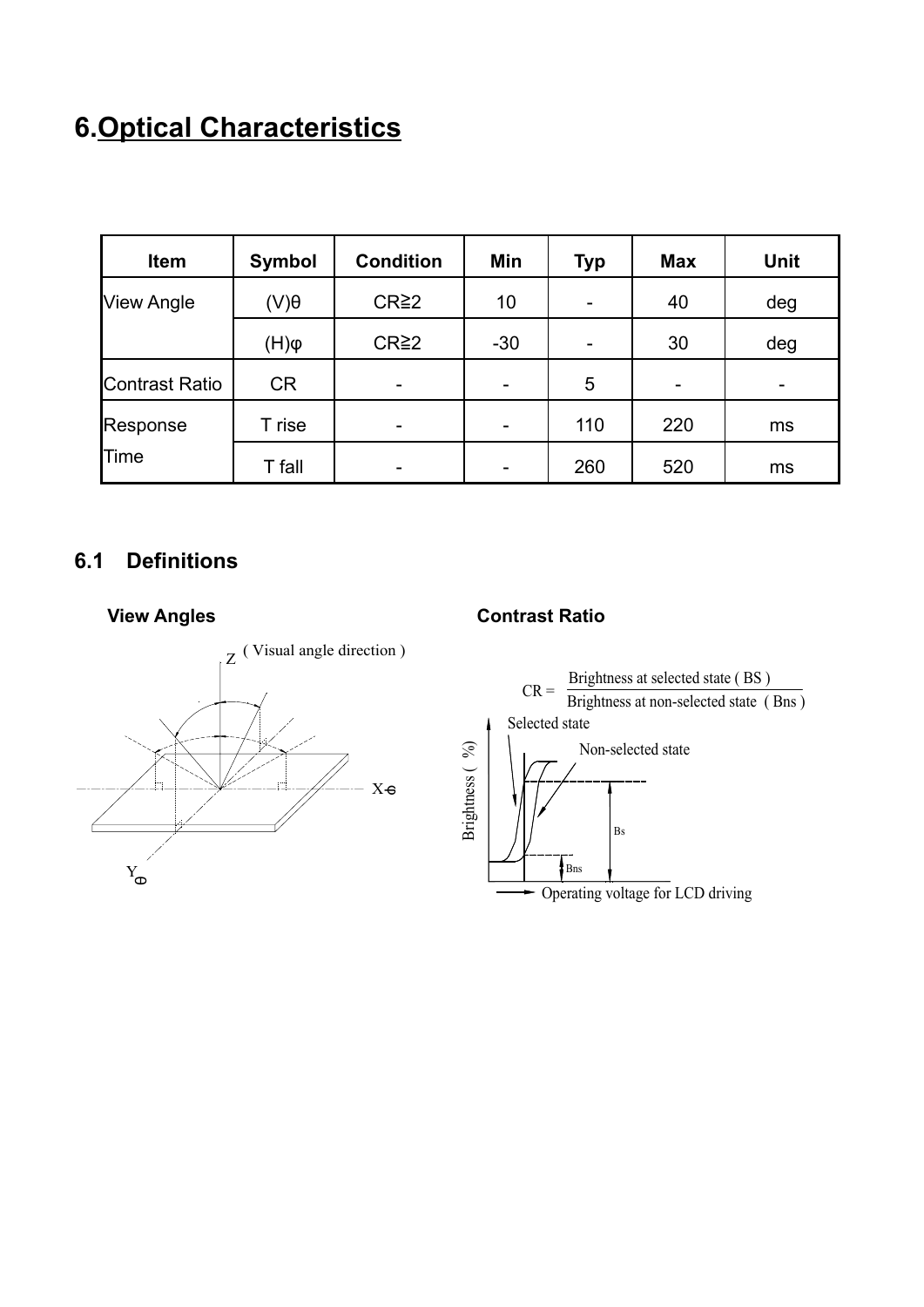#### **Response Time**

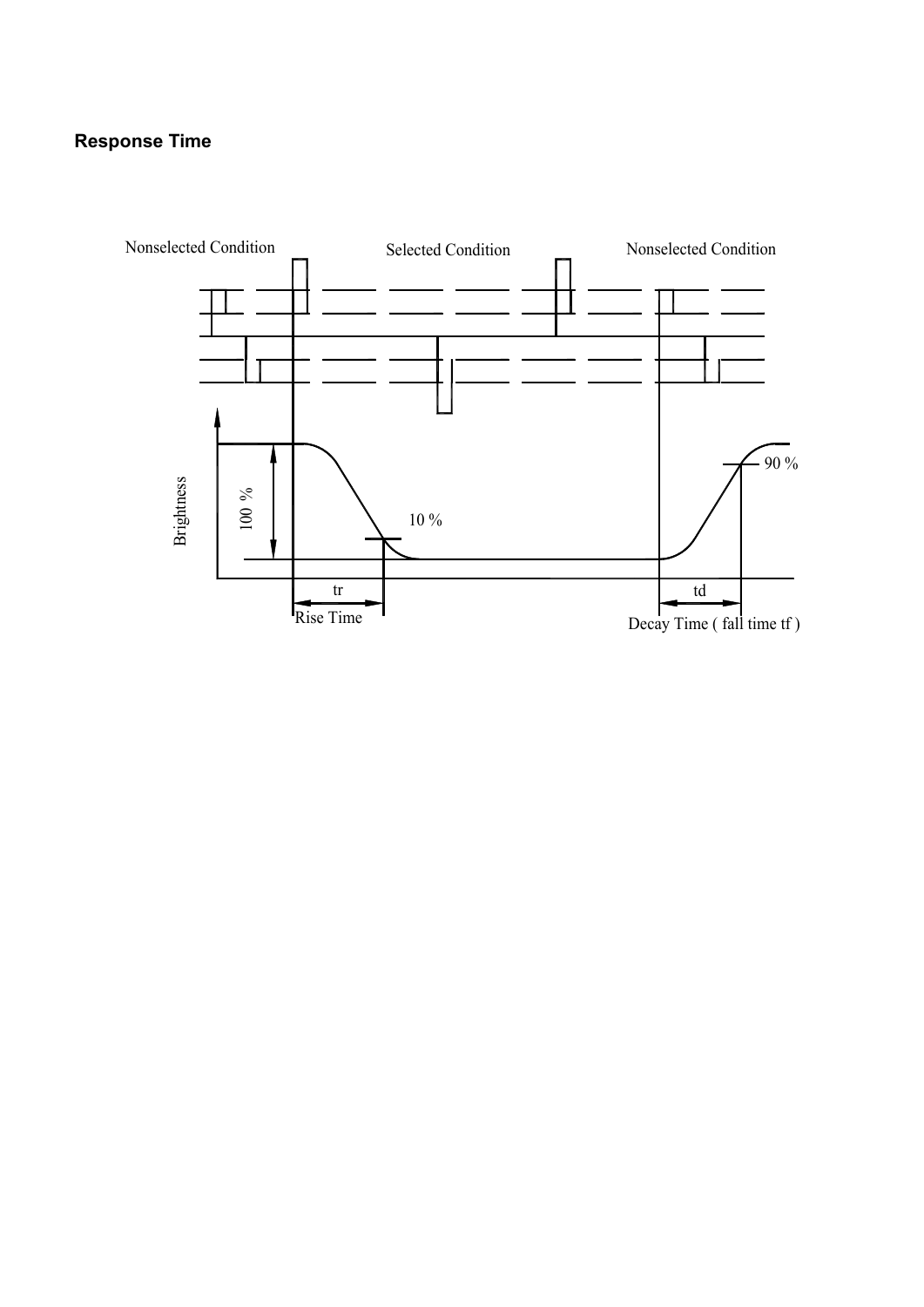# **7.Interface Description**

| Pin No.        | <b>Symbol</b> | I/O                      | <b>Description</b>                                                                                                                                                                                                                                              |
|----------------|---------------|--------------------------|-----------------------------------------------------------------------------------------------------------------------------------------------------------------------------------------------------------------------------------------------------------------|
| 1              | NC            |                          | No connection                                                                                                                                                                                                                                                   |
| $\overline{2}$ | <b>TEMPS</b>  | $\mathbf{I}$             | Selects temperature coefficient of the reference voltage<br>TEMPS="L": -0.05%°C, TEMPS="H": -0.2%°C                                                                                                                                                             |
| $\overline{3}$ | <b>INTRS</b>  | I                        | Internal resistors select pin<br>This pin selects the resistors for adjusting V0 voltage level.<br>$INTRS='H'':$ use the internal resistor.<br>$INTRS="L"$ : use the external resistor.<br>V0 voltage is controlled with VR pin and external resistive divider. |
| $\overline{4}$ | <b>HPM</b>    | $\mathbf{I}$             | Power control pin of the power supply circuit for LCD driver.<br>HPM="H": high power mode<br>HPM="L": normal power mode<br>This pin is valid in master operation.                                                                                               |
| 5              | DCDC5B        | $\mathbf I$              | 5times boosting circuit enable input pin.<br>When this pin is low in 4 times boosting circuit, the 5-time boosting<br>voltage appears at VOUT.                                                                                                                  |
| 6              | <b>BSTS</b>   | $\mathbf I$              | Select input voltage of the built-in voltage converter.<br>Voltage converter input<br>$BSTS="H"$ :<br>(VDD>4V)<br>4V<br>BSTS="L": VDD $(2.4V\leq VDD \leq 5.5V)$<br>When BSTS pin is "L", VDD must be higher than 4V in our 4-time<br>boosting.                 |
| $7 - 11$       | $V0-V4$       | $\rm I/O$                | LCD driver supply voltages.<br>The voltage determined by LCD pixel is impedance-converted by an<br>operational amplifier for application.<br>Voltages should have the following relational;<br>V0≧V1≧V2≧V3≧V4≧VSS                                               |
| 12             | <b>VR</b>     | $\mathbf{I}$             | V0 voltage adjustment pin.<br>It is valid only when on-chip resistors are not used(INTRS="L")                                                                                                                                                                   |
| 13             | $C2-$         | $\overline{O}$           | Capacitor 2 negative connection pin for voltage converter.                                                                                                                                                                                                      |
| 14             | $C2+$         | $\overline{O}$           | Capacitor 2 positive connection pin for voltage converter.                                                                                                                                                                                                      |
| 15             | $C1-$         | $\overline{O}$           | Capacitor 1 negative connection pin for voltage converter.                                                                                                                                                                                                      |
| 16             | $C1+$         | $\overline{O}$           | Capacitor 1 positive connection pin for voltage converter.                                                                                                                                                                                                      |
| 17             | $C3-$         | $\overline{O}$           | Capacitor 1 negative connection pin for voltage converter.                                                                                                                                                                                                      |
| 18             | $C3+$         | $\Omega$                 | Capacitor 1 positive connection pin for voltage converter.                                                                                                                                                                                                      |
| 19             | <b>VOUT</b>   | $\rm I/O$                | Voltage converter input/output pin.                                                                                                                                                                                                                             |
| 20             | <b>VDD</b>    | $\overline{\phantom{0}}$ | Power supply pin for logic.                                                                                                                                                                                                                                     |
| 21             | <b>VSS</b>    |                          | Ground pin, connected to 0V                                                                                                                                                                                                                                     |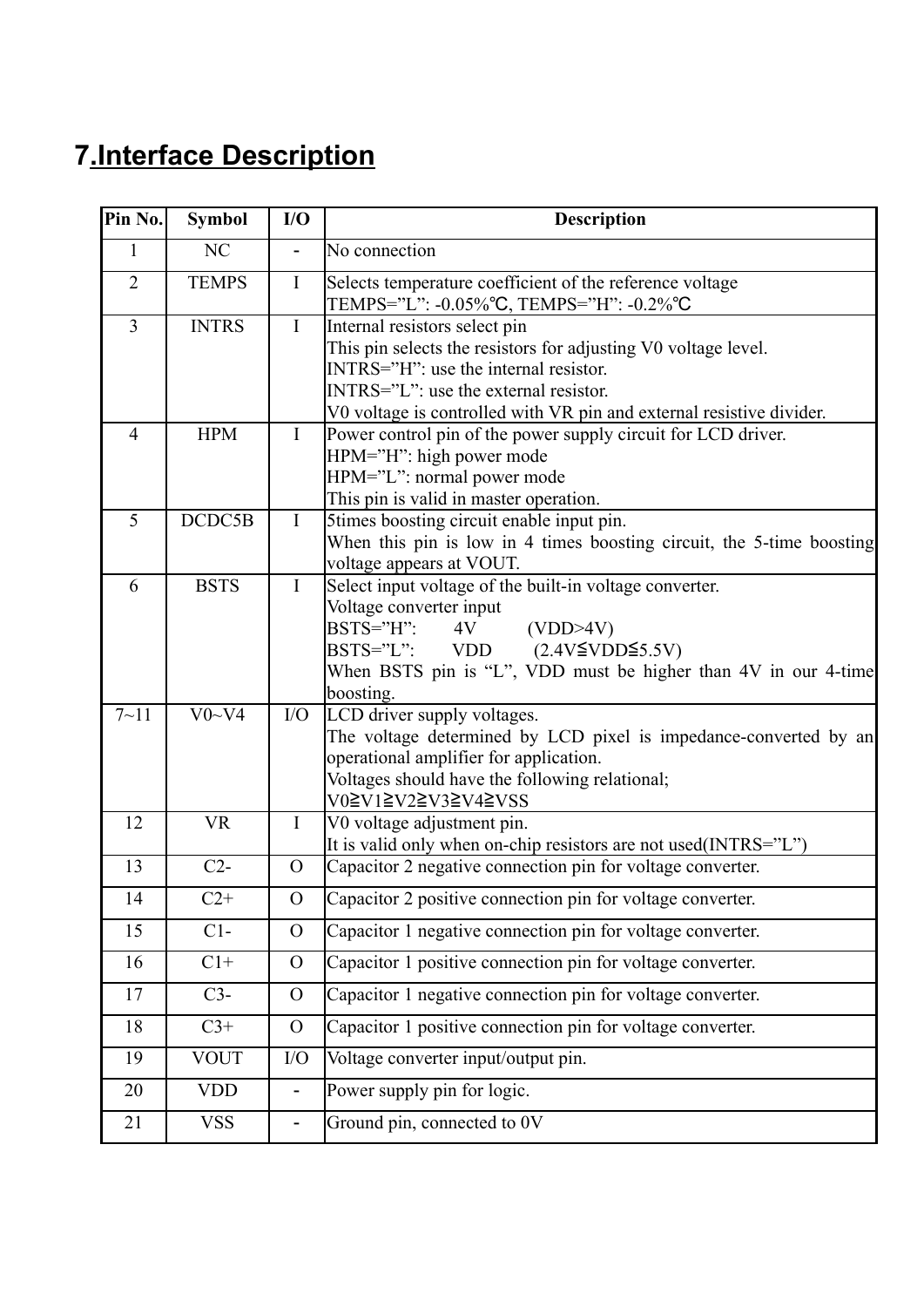| 22        | <b>PS</b>       | $\bf{I}$     | Parallel/Serial data input select pin.<br>Read/Write<br>Serial clock<br>Interface<br>Data                |
|-----------|-----------------|--------------|----------------------------------------------------------------------------------------------------------|
|           |                 |              | PS="H": Parallel DB0~DB7 E RD,RW WR                                                                      |
|           |                 |              | SCLK(DB6)                                                                                                |
|           |                 |              | PS="L": Serial SID(DB7) Write only                                                                       |
|           |                 |              | In serial mode, it is impossible to read data from the on-chip RAM. And                                  |
|           |                 |              | DB0 to DB5 are high impedance and E_RD and RW_WR must be fixed<br>to either "H" or "L".                  |
|           |                 |              |                                                                                                          |
| 23        | MI              | $\mathbf I$  | Microprocessor interface selects pin.                                                                    |
|           |                 |              | MI="H": 6800-series MPU interface                                                                        |
|           |                 |              | MI="L": 8080-series MPU interface                                                                        |
| 24        | <b>CLS</b>      | $\mathbf I$  | Built-in oscillator circuit enable/disable select pin.                                                   |
|           |                 |              | CLS="H": enable                                                                                          |
| 25        | <b>MS</b>       | $\mathbf{I}$ | CLS="L": disable(external display clock input from CL pin)<br>Master or Slave mode operation select pin. |
|           |                 |              | MS="H" : master operation                                                                                |
|           |                 |              | $MS="L"$ : slave operation                                                                               |
| 26        | DUTY1           | $\mathbf I$  | The LCD driver duty ratio depends on the following table                                                 |
|           |                 |              | DUTY1<br>DUTY0<br>Duty ratio                                                                             |
| 27        | DUTY0           |              | L<br>L<br>1/33                                                                                           |
|           |                 |              | L<br>H<br>1/49                                                                                           |
|           |                 |              | 1/65<br>H<br>L                                                                                           |
| $28 - 35$ | DB7~DB0         | $\rm I/O$    | 8-bit bi-directional data bus that is connected to the standard 8-bit                                    |
|           |                 |              | microprocessor data bus.                                                                                 |
|           |                 |              | When the serial interface selected( $PS="T$ )                                                            |
|           |                 |              | DB0~DB5: high impedance                                                                                  |
|           |                 |              | DB6: serial input clock (SCLK)                                                                           |
|           |                 |              | DB7: serial input data (SID)                                                                             |
|           |                 |              | When chip select is not active, DB0~DB7 may be high impedance.                                           |
| 36        | E RD            | $\bf{I}$     | When connected to 80-family MPU:                                                                         |
|           |                 |              | Read enable clock input pin. When /RD is "L", DB0~DB7 are in an                                          |
|           |                 |              | output status                                                                                            |
|           |                 |              | When connected to 68-family MPU:                                                                         |
|           |                 |              | $RW = "H"$ : When E is "H", DB0~DB7 are in an output status                                              |
|           |                 |              | $RW = "L"$ : The data on DB0~DB7 are latched at the falling edge of the E                                |
|           |                 |              | signal                                                                                                   |
| 37        | RW_WR           | $\mathbf I$  | When connected to 80-family MPU:                                                                         |
|           |                 |              | Write enable clock input pin. The data ON DB0~DB7 are latched at the                                     |
|           |                 |              | rising edge of the /WR signal.                                                                           |
|           |                 |              | When connected to 68-family MPU:                                                                         |
|           |                 |              | $RW = "H"$ : read                                                                                        |
|           |                 |              | $RW = "L"$ : write                                                                                       |
| 38        | <b>RS</b>       | $\bf{I}$     | Register select pin                                                                                      |
|           |                 |              | RS="H": DB0~DB7 are display data                                                                         |
|           |                 |              | RS="L": DB0~DB7 are control data                                                                         |
| 39        | <b>RESETB</b>   | $\mathbf I$  | Reset input pin                                                                                          |
|           |                 |              | When RESETB is "L", initialization is executed.                                                          |
| 40        | CS <sub>2</sub> | $\bf{I}$     | Chip select input pins                                                                                   |
|           |                 |              | Data/instruction I/O enable only when CS1B is "L" and CS2 is "H".                                        |
| 41        | CS1B            |              | When chip select is non-active, DB0~DB7 may be high impedance.                                           |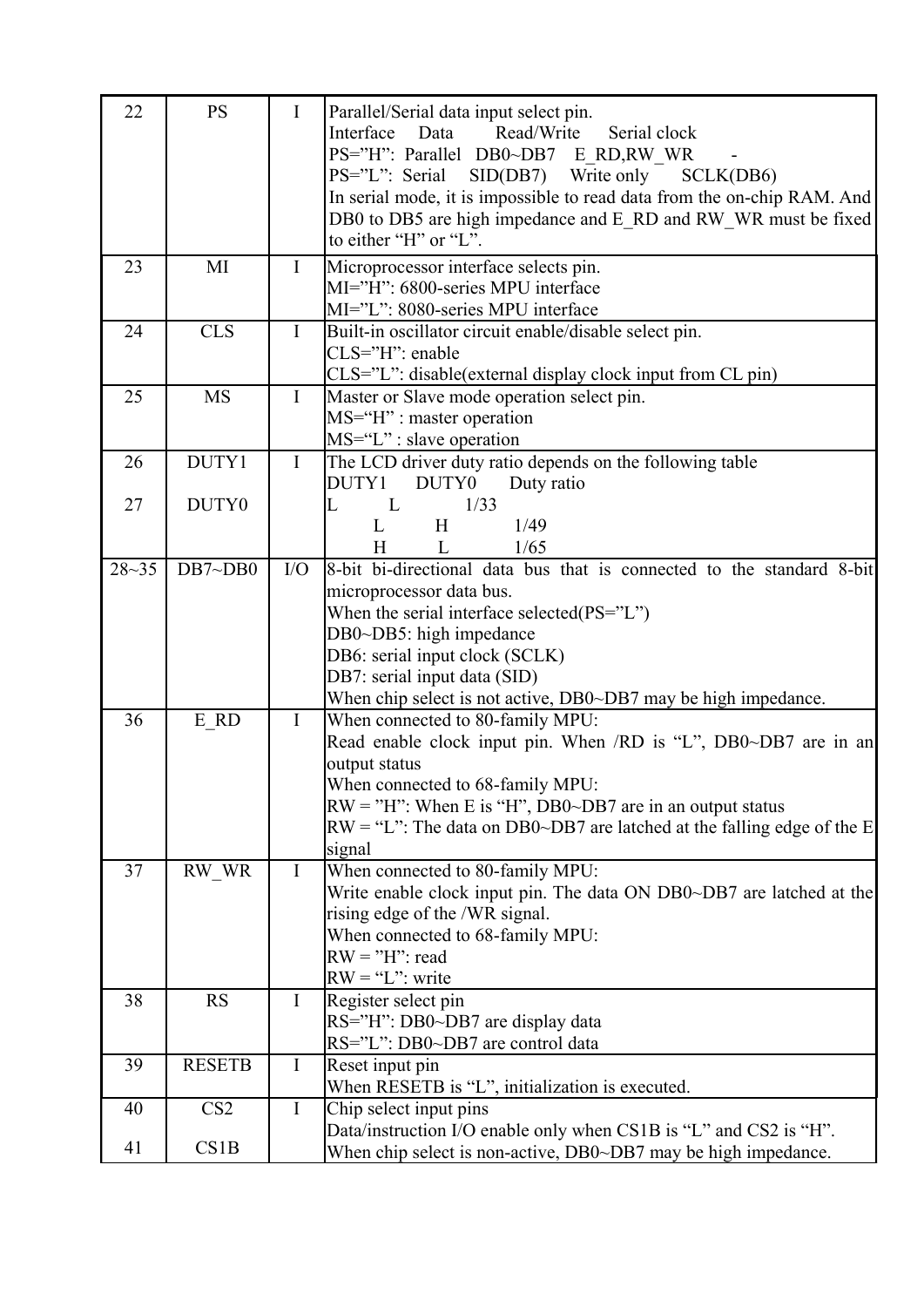| 42 | <b>DISP</b>    | $\rm I/O$ | LCD display blanking control input /output<br>When KS0713 is used in master/slave mode (multi-chip), the DISP pins<br>must be connected each other.<br>$MS="H"$ : output<br>$MS="L" : input$ |
|----|----------------|-----------|----------------------------------------------------------------------------------------------------------------------------------------------------------------------------------------------|
| 43 | CL             | I/O       | Display clock input/output pin                                                                                                                                                               |
|    |                |           | When the KS0713 is used in master/slave mode (multi-chip), the CL pins                                                                                                                       |
|    |                |           | must be connected each other.                                                                                                                                                                |
| 44 | M              | I/O       | LCD AC signal input /output pin                                                                                                                                                              |
|    |                |           | When KS0713 is used in master/slave mode (multi-chip), the M pins                                                                                                                            |
|    |                |           | must be connected each other.                                                                                                                                                                |
|    |                |           | $MS="H"$ : output                                                                                                                                                                            |
|    |                |           | $MS="L" : input$                                                                                                                                                                             |
| 45 | <b>FRS</b>     | $\Omega$  | Static driver segment output pin                                                                                                                                                             |
|    |                |           | This pin is used together with the M pin.                                                                                                                                                    |
| 46 | N <sub>C</sub> |           | No connection.                                                                                                                                                                               |